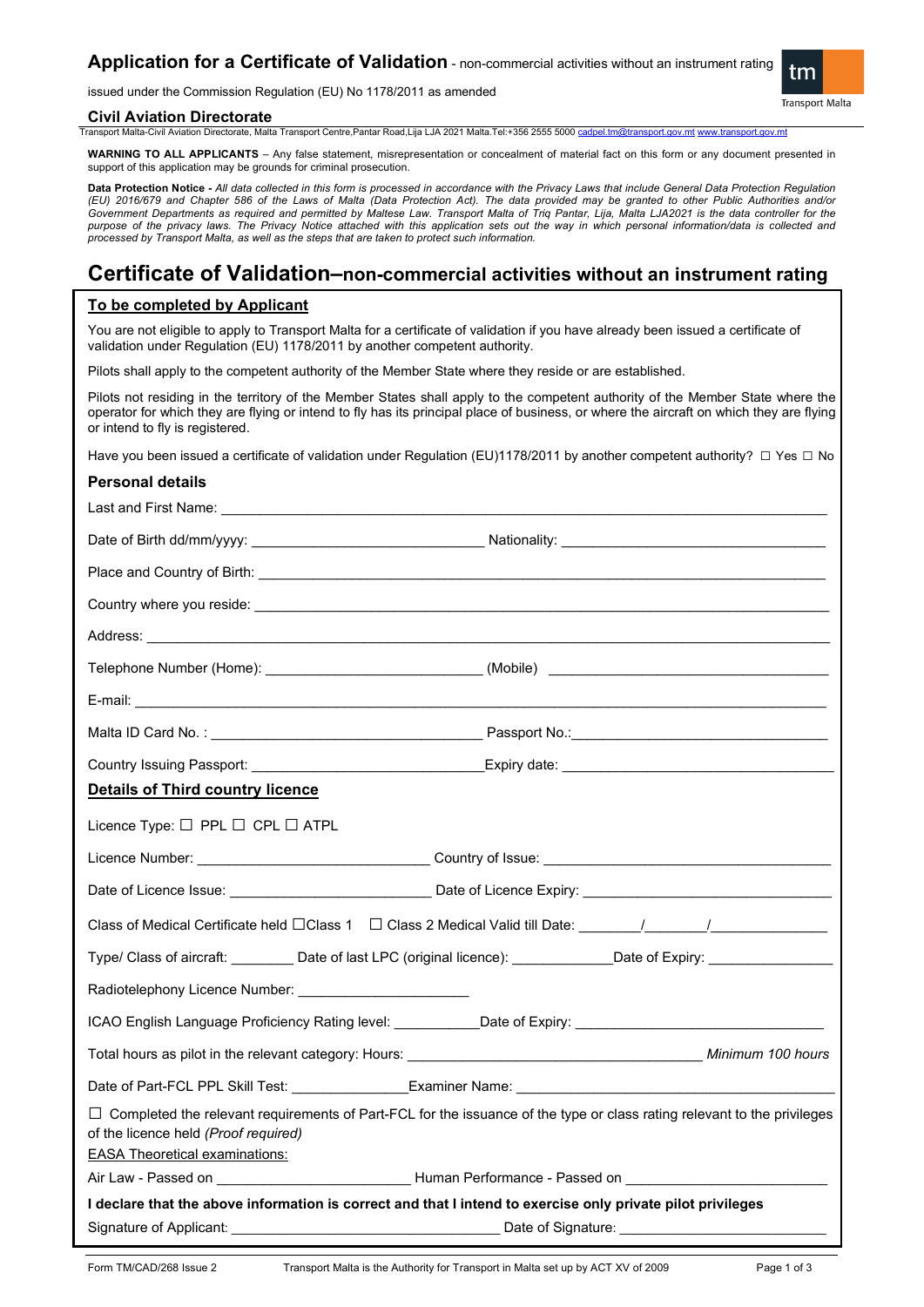# **Civil Aviation Directorate**

Transport Malta-Civil Aviation Directorate, Malta Transport Centre,Pantar Road,Lija LJA 2021 Malta.Tel:+356 2555 5000 [cadpel.tm@transport.gov.mt](mailto:cadpel.tm@transport.gov.mt) [www.transport.gov.mt](http://www.transport.gov.mt/)

# **Submission Instructions**

Send the completed application form to: **TRANSPORT MALTA,**

**Civil Aviation Directorate, Personnel Licensing Section, Pantar Road, Lija LJA 2021 Malta.**

Documents Required: (Copies may be sent but all original Certificates must be submitted to the Personnel Licensing section before the certificate of validation is collected)

- □ Original Third Country Licence
- □ Original Third Country Medical Certificate
- □ Logbook
- □ Part-FCL PPL Skill Test form
- □ Passport or Malta ID card
- □ Verification of licence by State of License Issue
- $\square$  Copy of IR theoretical knowledge examinations certificate issued by Transport Malta
- □ Certificate of English Language Proficiency
- $\Box$  Copy of Examiner's Certificate(s)
- $\square$  FSTD Approval Certificate according to Part-ARA if applicable
- $\square$  Receipt of payment for the issue of Certificate

## **Transport Malta – Civil Aviation Directorate Bank Details:**

Bank Name: Bank of Valletta Bank Branch: Naxxar Bank Address: 38, Triq tal-Labour, Naxxar NXR 9020 Bank's BIC Code: VALLMTMT Sort Code: 22013 Account Holder: Transport Malta – Civil Aviation Directorate Account No: 12000580013 IBAN No: MT13VALL 22013 0000 000 12000 5800 13